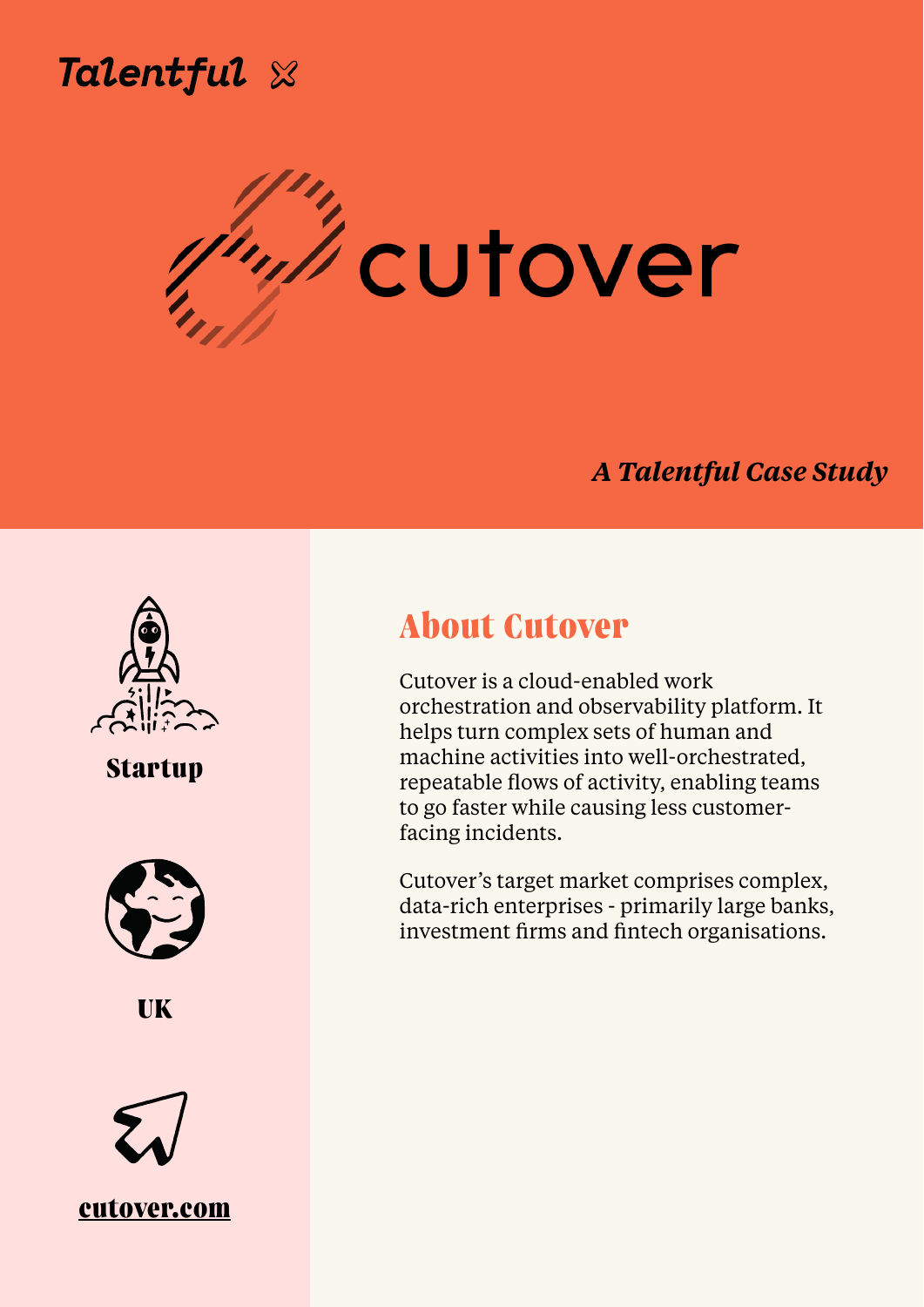

As an early-stage business, Cutover had no internal talent function and a heavy reliance on expensive candidate platforms to attract prospective candidates with their little-known EVP. Ahead of appointing a Head of Talent, Cutover looked to Talentful to establish a best-in-class, functional process for outbound headhunting that would level up the quality of candidates across technical roles. Talentful would then also need to work in close partnership with Cutover's

#### newly-appointed Head of Talent once hired.

Cutover were referred to Talentful via Index Ventures, who led their \$17m Series A raise in November 2019, after successful partnerships with other early-stage investments in their portfolio. Talentful's long track record of effectively scaling early-stage technology teams provided a compelling, coherent solution to Cutover's challenges.



We parachuted a Senior Talent Partner from our Startups team into Cutover, accelerating the already impressive growth of the London office's technical teams. After successfully hiring for all open roles within the first two months, we pivoted towards the implementation of our talent pool engineering methodology to build senior-level market interest in joining Cutover's New York and London teams.

Cutover benefitted from an on-site talent partner with deep domain expertise, the clout of 4+ years of comprehensive hiring market data and an experienced Startup Director from Talentful, offering strategic guidance to the project team.

**Converting prospective employees into** 



**Articulating a deeply technical product to** 

**Competing for high-bar technical talent with**